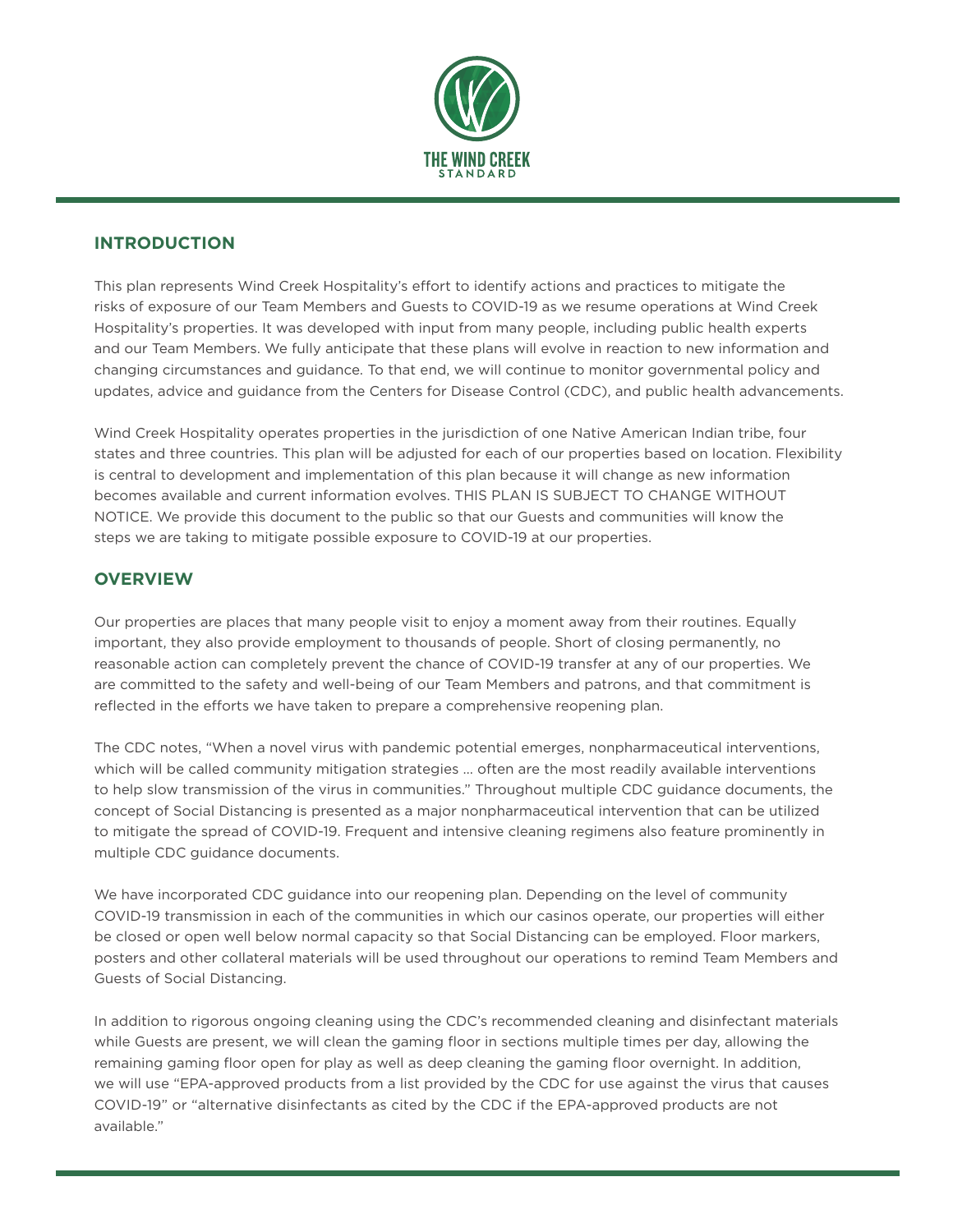Pursuant to Social Distancing guidelines, shoulder-to-shoulder play at our games and tables will not be allowed. Guests will have plenty of space at our properties to spread out and enjoy themselves. During this time, face coverings will be mandatory at all properties for both Guests and Team Members. If a Guest arrives without a face covering, a disposable face covering will be available in return for a charitable donation for face coverings to local charities. Face Coverings must be worn at all times other than when required for identification purposes or while dining. If a Guest or Team Member refuses to comply with wearing a face covering, they will be asked to leave. There will be a designated smoking area on premises, but smoking will no longer be allowed on the floor, in bathrooms or in public spaces. Social Distancing will also be required in the designated smoking area.

## **1. Mitigation Efforts to Limit COVID-19 Exposure and Spread to Team Members and Guests**

 We are monitoring recommendations from the CDC and other public health sources. There are multiple points of guidance provided by the CDC that are relevant to our properties and their return to operations. The guidance varies depending upon the level of COVID-19 community transmission.

## **A. Team Members**

 CDC's "Interim Guidance for Businesses and Employers to Plan and Respond to Coronavirus Disease 2019 (COVID-19)" document recommends that employers plan to respond in a flexible way to varying levels of transmission in the community and be prepared to refine their plans as needed. Activities noted include efforts to reduce transmission among Team Members, maintain healthy business operations, and maintain a healthy work environment.

#### **Efforts to Reduce Transmission Among Team Members**

 When Wind Creek Hospitality voluntarily closed all of its facilities at the outset of the COVID-19 pandemic, we implemented important steps to assist our Team Members. Namely, we continued to provide our full-time Team Members with their wages and benefits even when our facilities were closed. Wind Creek Hospitality also took steps to protect Team Members by providing telework arrangements and/or other workplace accommodations. As we resume our operations, we will continue to take steps consistent with guidance from the CDC and other public health sources to protect all of our Team Members.

 Upon resumption of operations, Wind Creek Hospitality Team Members who appear to have symptoms (e.g., fever, cough, or shortness of breath) upon arrival at work, or who exhibit symptoms during the day, will be sent home. If a Team Member is confirmed to have COVID-19 infection, we will strive to inform fellow Team Members of their possible exposure to COVID-19 in a manner consistent with applicable confidentiality and privacy requirements.

 Wind Creek Hospitality will work to educate Team Members about COVID-19 based on CDC Public Health Recommendations for Community-Related Exposure.

#### **Efforts to Maintain Healthy Business Operations**

 Wind Creek Hospitality has taken significant efforts to maintain, implement, and enforce policies and procedures in a flexible manner. In this difficult time, we have implemented supportive practices to provide Team Members with the ability to care for themselves, family members and dependents. As Wind Creek Hospitality prepares to reopen, it will continue to take a supportive and flexible approach to its Team Members.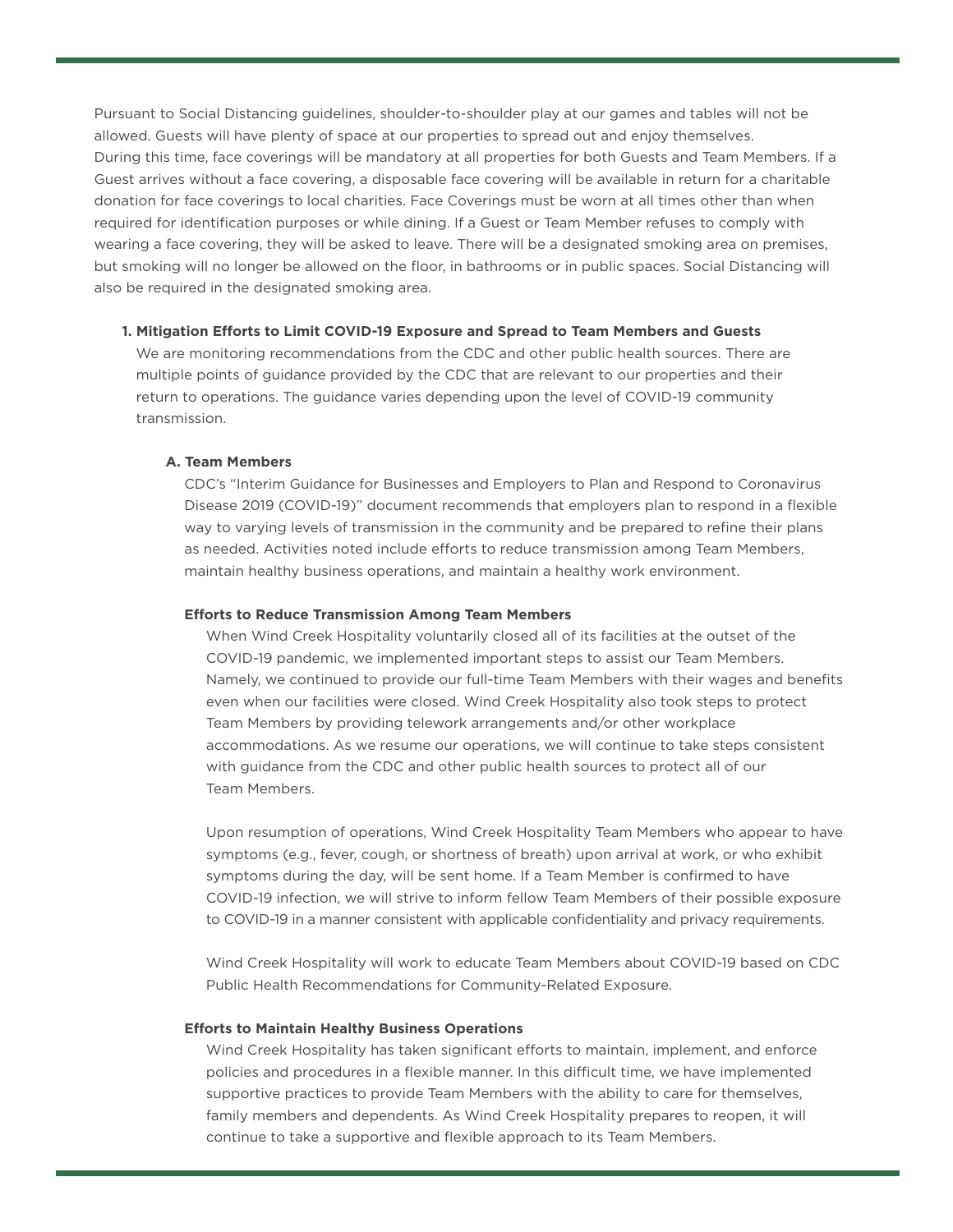Wind Creek Hospitality's Employee Expectations Guide provides flexibility to managers to provide Team Members the ability to care for a sick family member or children due to school and childcare closures. Administrative Leave can be granted on a case-by-case basis. Wind Creek Hospitality has an employee assistance program (EAP) and will continue to make these resources available to Team Members who may need additional social, behavioral and other services, for example, to cope with the death of a loved one.

 Wind Creek Hospitality seeks to inspire and empower its Team Members. We believe that each Team Member will do what they need to do to be at work and provide an escape to Guests while they are on property. Should we experience a spike in absenteeism due to increases in sick Team Members, Team Members who must stay home to care for sick family members, and those who must stay home to watch their children if dismissed from childcare programs and K-12 schools, we have contingency plans in place. Should absenteeism reach a level that we can't work around, we think such an event would coincide with a public health situation that would require our property to close.

#### **Efforts to Maintain a Healthy Work Environment**

 In addition to Social Distancing and face covering protocols, and the disinfection and sanitization practices discussed above, Wind Creek Hospitality will increase the ventilation rates in our properties as well as the ratio of fresh air to recirculated air within our HVAC systems. For Team Members and Guests, we will provide numerous hand-sanitization dispensers throughout the properties and promote the CDC's personal hygiene recommendations.

 In our Team Member workspaces, we will routinely clean and disinfect all frequently touched surfaces such as workstations, keyboards, telephones, handrails and doorknobs. After persons suspected/confirmed to have COVID-19 have been in the facility, we will also perform enhanced cleaning and disinfection of their workspaces.

 For our Team Members who must travel, we will advise them before their travels to take additional preparations consistent with CDC guidance.

#### **B. Guests**

 CDC's "Interim Guidance for Businesses and Employers to Plan and Respond to Coronavirus Disease 2019 (COVID-19)" and OSHA's "Guidance on Preparing Workplaces for COVID-19" address multiple issues that Wind Creek Hospitality believes can help mitigate the exposure and spread of COVID-19 among our Guests when they visit our properties. In addition to these guidelines, Wind Creek Hospitality will also abide by applicable public health directives.

 Collectively, these guidelines indicate that Social Distancing is an important mitigation strategy that we will continue to maintain at our properties—whether it be Team Member work areas, or Guest-accessible areas. Social Distancing guidance suggests that 6 feet of space should be maintained between people. Wind Creek Hospitality will develop and enforce property occupancy levels and other measures that provide a minimum of 6 feet of space between Guests at our properties. Occupancy levels will be significantly less than the posted Fire Marshal Occupancy levels, and in many (if not all) cases, they may be significantly less than state or local law might require.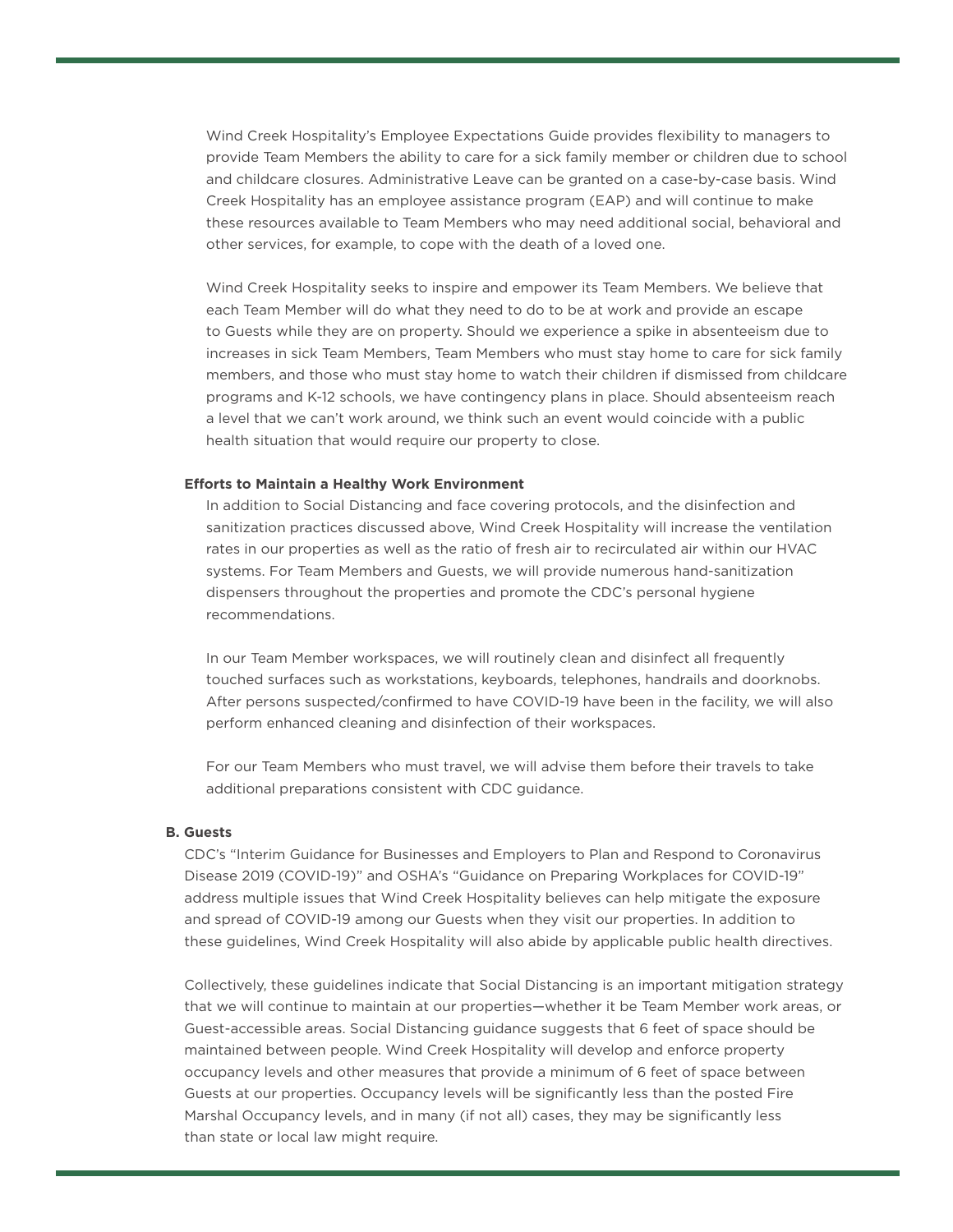## *• These reduced capacity limits will allow WCH to reopen in a manner to allow Social Distancing to occur between games and throughout the property.*

 Currently, the CDC states that some individuals may be considered to be at a higher risk in the event they contract or are exposed to COVID-19. Wind Creek Hospitality will implement efforts to educate the public as to the CDC's guidance associated with increased risk for certain individuals.

- *WCH will post public notice and include in media campaigns that older adults and persons with severe pre-existing health conditions are at increased risk if they contract COVID-19 and they should make any decision to visit a Wind Creek property with this risk in mind.*
- *WCH will require Team Members and Guests to wear face coverings while present in public and back-of-house spaces at a Wind Creek property as a step all can take to mitigate exposure of at-risk patrons and Team Members to COVID-19.*
- *Smoking will not be allowed inside the property. Designated smoking areas (with Social Distancing expected) will be provided at each property.*

 CDC notes that the level of transmission in our local communities and the level of transmission in the areas from which our visitors will travel can impact decisions regarding opening and closing.

- *WCH will monitor COVID-19 caseloads and other criteria of each county that is home to our property, and the surrounding counties that are home to our Guests.*
- *WCH may deny entrance to our properties to Guests who arrive from a county that may represent minimal, moderate or substantial levels of COVID-19 community transmission.*
- *WCH may consult with local, state and other public health officials for insight and advice regarding its operations.*

## **2. Considerations, Conditions and Phasing of Reopening**

#### **A. Considerations to Reopening**

 Wind Creek Hospitality's decision as to when to reopen its facilities will be based upon input and guidance from our medical and public health advisors, and considerations outlined by the CDC and other public health sources.

 We may choose to open a property at a date later than otherwise allowed by a state or local order, if we believe that such action is in the best interest of the health and safety of our Team Members and Guests.

#### **B. Reopening Phases, Reclosing, and Return to Normal Operations**

 Upon establishment of a date that one (or several) of our properties can reopen, the reopening of a Wind Creek property will proceed under one of two modes, depending on community and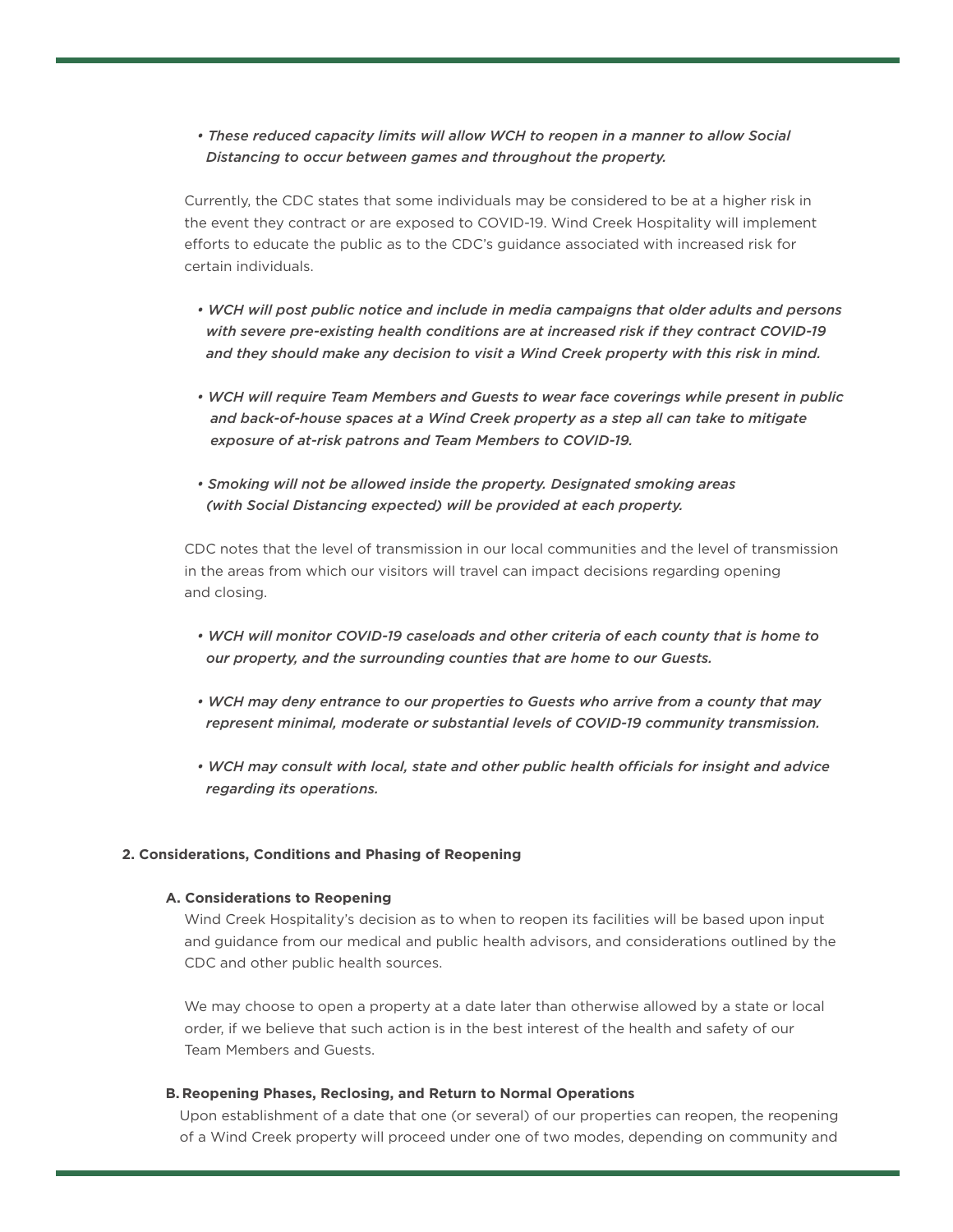surrounding area conditions related to the transmission of COVID-19. In either mode, Guest capacity at a property will be limited. The modes are:

- i) SOFT OPEN: Guest capacity at a Wind Creek property will be limited to 249 people or less per session. Per CDC guidance, this level is less than Mass Gathering levels. Access to the property may be by invitation and or with a reservation system in place.
- ii) REDUCED CAPACITY OPEN: Guest capacity will be limited in accordance with legal requirements, public health guidance and our own judgment to facilitate Social Distancing and to accommodate other mitigation efforts. Access to the property may be by invitation and or with a reservation system in place. Initial Capacity levels (in number of Guests) will be set based on the number of gaming positions that can be provided while meeting the CDC Social Distancing guidelines. Over time, based upon conditions in our property's community and surrounding areas, input and guidance from our medical and public health advisors, and other public health sources, we may increase the capacity from the Initial Capacity levels to the property's Fire Marshall Occupancy levels.

|                                           | <b>WCA</b> | <b>WCW</b> | <b>WCM</b> | <b>WCB</b> |
|-------------------------------------------|------------|------------|------------|------------|
| <b>SOFT OPEN</b>                          | 249        | 249        | 249        | 249        |
| Guest % of Fire Marshall Occupancy        | 6.9%       | 2.7%       | 3.7%       | $1.3\%$    |
| Total % of Fire Marshall Occupancy        | 6.9%       | 5.4%       | 7.4%       | 2.6%       |
| <b>REDUCED CAPACITY OPEN</b>              | 1505       | 2,234      | 1,375      | 3,100      |
| <b>Guest % of Fire Marshall Occupancy</b> | 20.8%      | 24.0%      | 20.4%      | 16.2%      |
| Total % of Fire Marshall Occupancy        | 24.3%      | 26.6%      | 24.1%      | 17.5%      |
| FIRE MARSHALL OCCUPANCY @ 35%             | 2,530      | 3,264      | 2,359      | 6,702      |
| FIRE MARSHALL OCCUPANCY (NORMAL)          | 7,228      | 9,325      | 6,741      | 19,148     |

 The following table provides capacity levels for each mode of opening, reference to Fire Marshall Occupancy at a 35% rate, and normal Fire Marshall Occupancy for the properties.

 *Note: Fire Marshall Occupancy levels are for gaming and restaurant areas. Team Member counts for the areas contemplated above will max out at around 250 Team Members.* 

 iii) In both SOFT OPEN and REDUCED CAPACITY OPEN, Social Distancing concepts and other mitigation protocols will be utilized. Mitigation protocols will include:

- Implementation of Social Distancing measures in front-of-house and back-of-house areas.
- Regular closures of the gaming floor by section throughout the day and an entire floor deep cleaning at/around 3 A.M.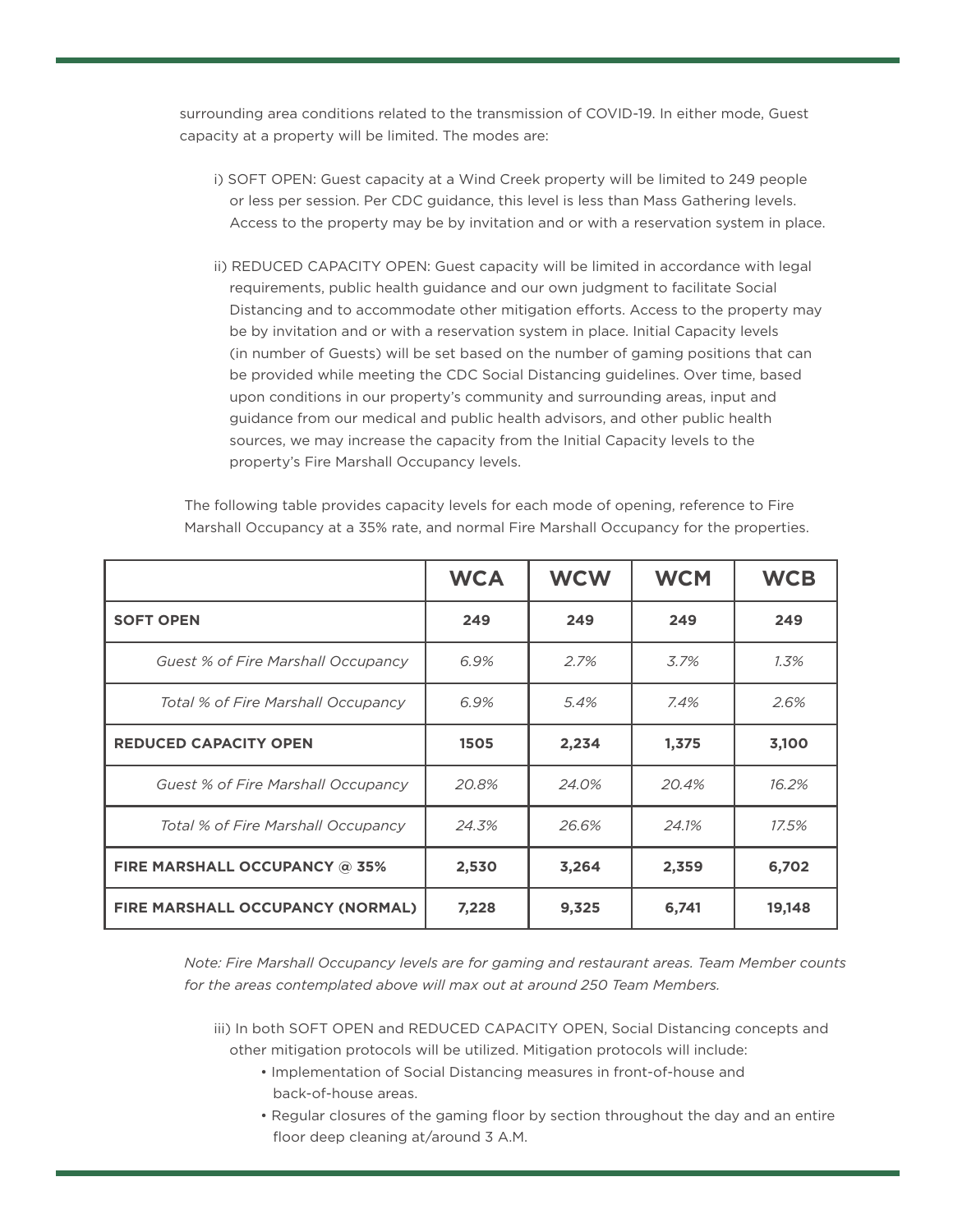- Focus on hygiene and sanitization practices with supplies readily available.
- Limit maximum group size to four people (parties of more than four will be asked to split into socially distanced groups of four or less).
- Maximize opportunity for Team Members to telework.
- Limit in-person meetings, meeting for lunch in a break room, etc.
- Limit large work-related gatherings
	- (e.g., Team Member meetings, after-work functions).
- Limit non-essential work travel.
- Implement health checks (e.g., temperature and other appropriate screenings) of Team Members entering buildings.
- Prior to the closure of Wind Creek Hospitality's properties, WCH provided all Team Members with additional paid time off (PTO) (up to 10 working days), available to use as-needed due to COVID-19 considerations (COVID-19 PTO).
- iv) Property Reclosing: In the event that a controlling public authority indicates that a Wind Creek Hospitality property must be closed, we will close that property. Additionally, if we believe it is in the best interest of our Team Members and Guests to close, we will do so voluntarily—regardless of whether we are asked to do so (as we did with our first voluntary closure).
- v) Return to Normal Operations: We do not know when we will be able to fully open our properties and operate in the manner that we did prior to the COVID-19 pandemic. When it is prudent to do so, we will increase occupancy at our properties (taking into account the regional situation that applies to each) and we will continuously seek ways to enhance the sense of escape that we want every Guest to enjoy when they visit one of our properties.

 Through media announcements, social media, our websites, digital properties and Guest contact, we will let the public know the operating status of our properties.

## **C. Property Capacity**

 As discussed above, current guidance from the CDC and state and local health departments suggests that Social Distancing (spacing of 6 feet between individuals) should be maintained to mitigate the spread of COVID-19. While mass-gathering restrictions and/or Social Distancing guidance remains in place, Wind Creek Hospitality will establish occupancy in its gaming and other publicly accessible areas in accordance with CDC and state and local guidelines and orders.

 We will ask our Guests to maintain 6 feet of Social Distancing at all times. For Guests who visit our properties alone, we will encourage them to maintain a 6-foot distance from other people. If a couple or a group of not more than four visits our properties, we will encourage them to maintain at least a 6-foot separation from other people and groups. If a group of more than four people arrive together then they will be asked to split into groups of four or less to maintain Social Distancing.

 If after repeated requests by our staff to maintain Social Distancing spacing, someone or a group continues to infringe upon the Social Distancing space of another person or group, the offending person or group will be asked to leave the property. Wind Creek Hospitality reserves the right to enforce its Social Distancing guidelines in its sole discretion.